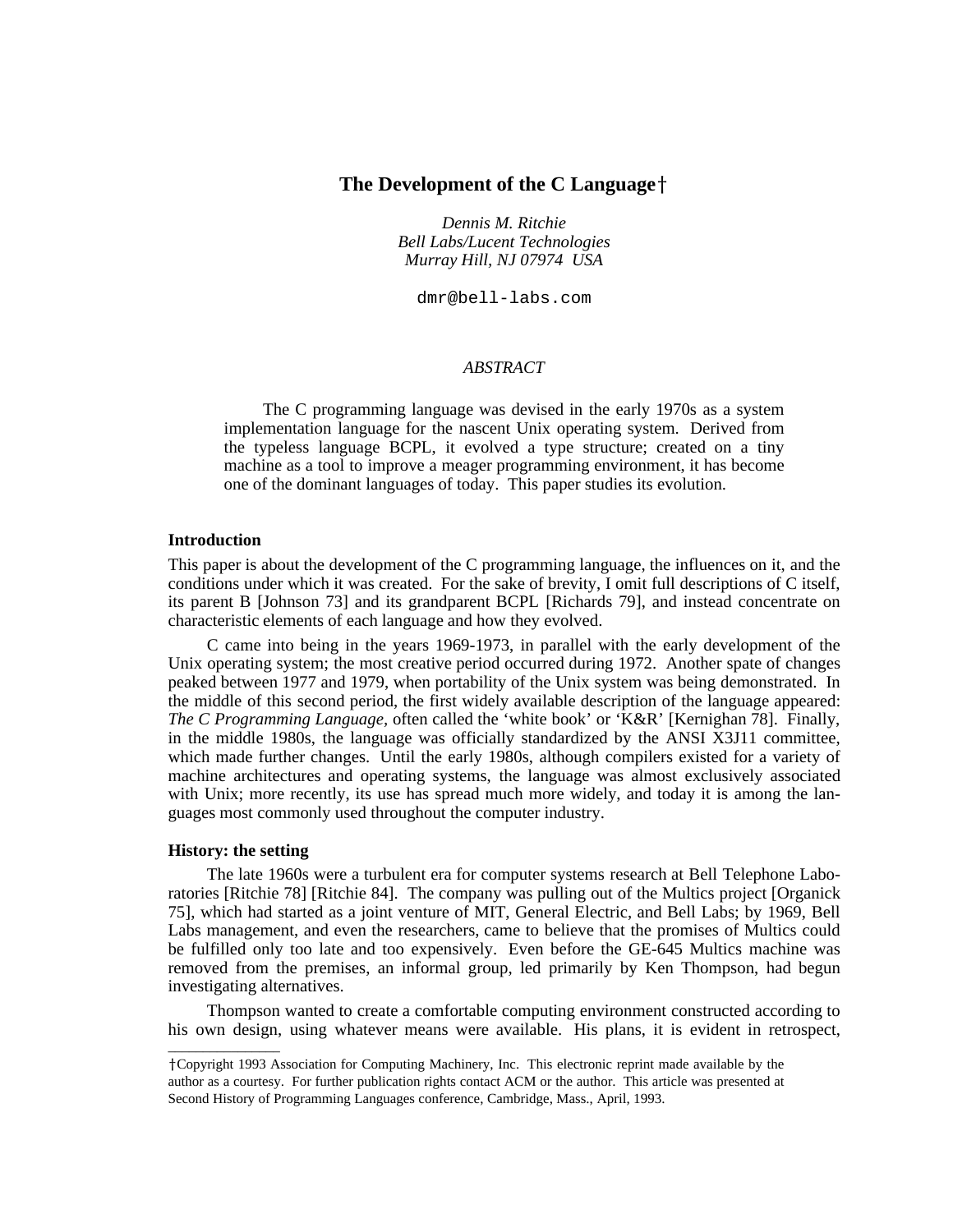incorporated many of the innovative aspects of Multics, including an explicit notion of a process as a locus of control, a tree-structured file system, a command interpreter as user-level program, simple representation of text files, and generalized access to devices. They excluded others, such as unified access to memory and to files. At the start, moreover, he and the rest of us deferred another pioneering (though not original) element of Multics, namely writing almost exclusively in a higher-level language. PL/I, the implementation language of Multics, was not much to our tastes, but we were also using other languages, including BCPL, and we regretted losing the advantages of writing programs in a language above the level of assembler, such as ease of writing and clarity of understanding. At the time we did not put much weight on portability; interest in this arose later.

Thompson was faced with a hardware environment cramped and spartan even for the time: the DEC PDP-7 on which he started in 1968 was a machine with 8K 18-bit words of memory and no software useful to him. While wanting to use a higher-level language, he wrote the original Unix system in PDP-7 assembler. At the start, he did not even program on the PDP-7 itself, but instead used a set of macros for the GEMAP assembler on a GE-635 machine. A postprocessor generated a paper tape readable by the PDP-7.

These tapes were carried from the GE machine to the PDP-7 for testing until a primitive Unix kernel, an editor, an assembler, a simple shell (command interpreter), and a few utilities (like the Unix *rm, cat, cp* commands) were completed. After this point, the operating system was self-supporting: programs could be written and tested without resort to paper tape, and development continued on the PDP-7 itself.

Thompson's PDP-7 assembler outdid even DEC's in simplicity; it evaluated expressions and emitted the corresponding bits. There were no libraries, no loader or link editor: the entire source of a program was presented to the assembler, and the output file—with a fixed name—that emerged was directly executable. (This name, *a.out*, explains a bit of Unix etymology; it is the output of the assembler. Even after the system gained a linker and a means of specifying another name explicitly, it was retained as the default executable result of a compilation.)

Not long after Unix first ran on the PDP-7, in 1969, Doug McIlroy created the new system's first higher-level language: an implementation of McClure's TMG [McClure 65]. TMG is a language for writing compilers (more generally, TransMoGrifiers) in a top-down, recursive-descent style that combines context-free syntax notation with procedural elements. McIlroy and Bob Morris had used TMG to write the early PL/I compiler for Multics.

Challenged by McIlroy's feat in reproducing TMG, Thompson decided that Unix—possibly it had not even been named yet—needed a system programming language. After a rapidly scuttled attempt at Fortran, he created instead a language of his own, which he called B. B can be thought of as C without types; more accurately, it is BCPL squeezed into 8K bytes of memory and filtered through Thompson's brain. Its name most probably represents a contraction of BCPL, though an alternate theory holds that it derives from Bon [Thompson 69], an unrelated language created by Thompson during the Multics days. Bon in turn was named either after his wife Bonnie, or (according to an encyclopedia quotation in its manual), after a religion whose rituals involve the murmuring of magic formulas.

## **Origins: the languages**

BCPL was designed by Martin Richards in the mid-1960s while he was visiting MIT, and was used during the early 1970s for several interesting projects, among them the OS6 operating system at Oxford [Stoy 72], and parts of the seminal Alto work at Xerox PARC [Thacker 79]. We became familiar with it because the MIT CTSS system [Corbato 62] on which Richards worked was used for Multics development. The original BCPL compiler was transported both to Multics and to the GE-635 GECOS system by Rudd Canaday and others at Bell Labs [Canaday 69]; during the final throes of Multics's life at Bell Labs and immediately after, it was the language of choice among the group of people who would later become involved with Unix.

BCPL, B, and C all fit firmly in the traditional procedural family typified by Fortran and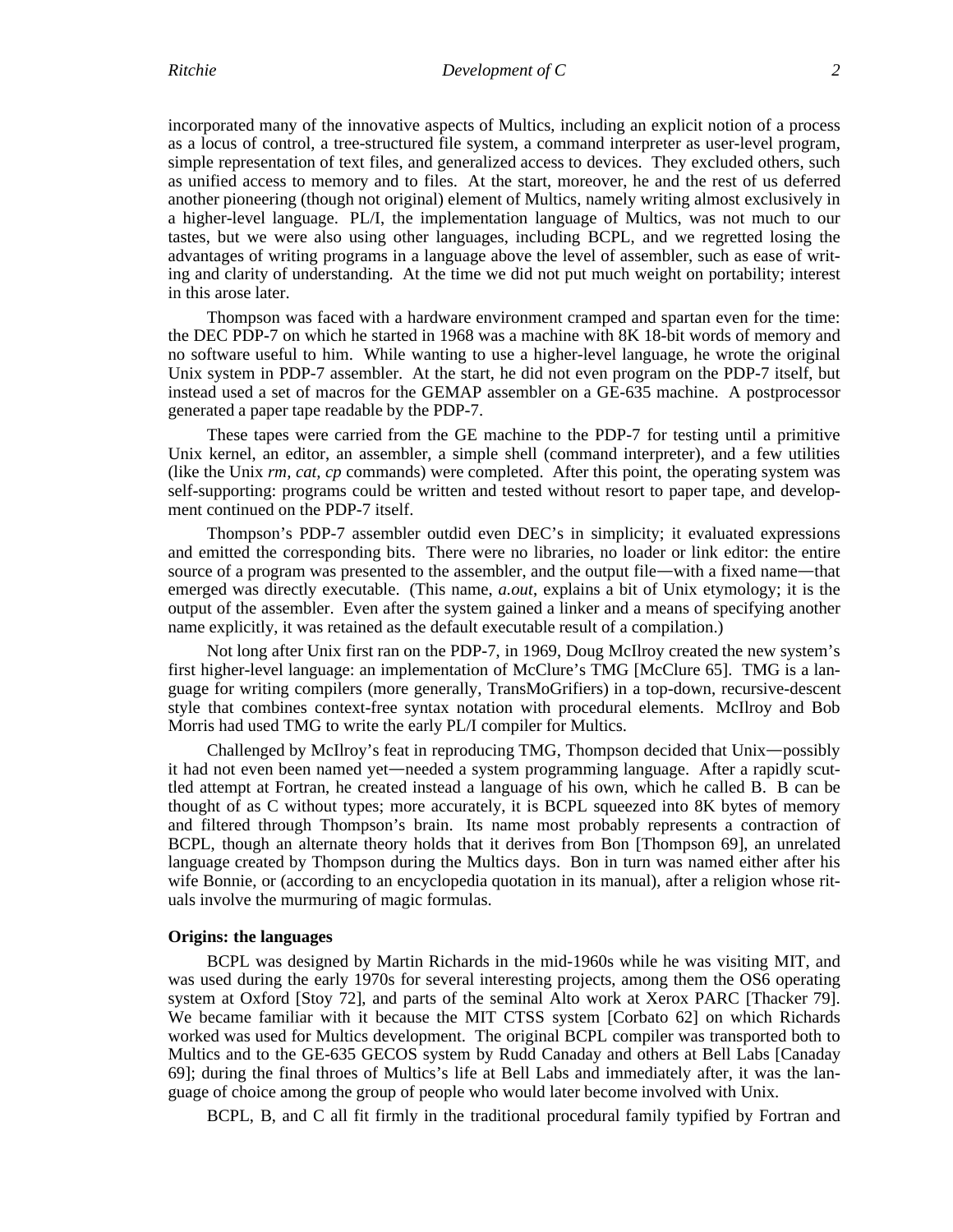Algol 60. They are particularly oriented towards system programming, are small and compactly described, and are amenable to translation by simple compilers. They are 'close to the machine' in that the abstractions they introduce are readily grounded in the concrete data types and operations supplied by conventional computers, and they rely on library routines for input-output and other interactions with an operating system. With less success, they also use library procedures to specify interesting control constructs such as coroutines and procedure closures. At the same time, their abstractions lie at a sufficiently high level that, with care, portability between machines can be achieved.

BCPL, B and C differ syntactically in many details, but broadly they are similar. Programs consist of a sequence of global declarations and function (procedure) declarations. Procedures can be nested in BCPL, but may not refer to non-static objects defined in containing procedures. B and C avoid this restriction by imposing a more severe one: no nested procedures at all. Each of the languages (except for earliest versions of B) recognizes separate compilation, and provides a means for including text from named files.

Several syntactic and lexical mechanisms of BCPL are more elegant and regular than those of B and C. For example, BCPL's procedure and data declarations have a more uniform structure, and it supplies a more complete set of looping constructs. Although BCPL programs are notionally supplied from an undelimited stream of characters, clever rules allow most semicolons to be elided after statements that end on a line boundary. B and C omit this convenience, and end most statements with semicolons. In spite of the differences, most of the statements and operators of BCPL map directly into corresponding B and C.

Some of the structural differences between BCPL and B stemmed from limitations on intermediate memory. For example, BCPL declarations may take the form

let P1 be *command* and P2 be *command* and P3 be *command* ...

where the program text represented by the commands contains whole procedures. The subdeclarations connected by and occur simultaneously, so the name P3 is known inside procedure P1. Similarly, BCPL can package a group of declarations and statements into an expression that yields a value, for example

E1 := valof \$( *declarations* ; *commands* ; resultis E2 \$) + 1

The BCPL compiler readily handled such constructs by storing and analyzing a parsed representation of the entire program in memory before producing output. Storage limitations on the B compiler demanded a one-pass technique in which output was generated as soon as possible, and the syntactic redesign that made this possible was carried forward into C.

Certain less pleasant aspects of BCPL owed to its own technological problems and were consciously avoided in the design of B. For example, BCPL uses a 'global vector' mechanism for communicating between separately compiled programs. In this scheme, the programmer explicitly associates the name of each externally visible procedure and data object with a numeric offset in the global vector; the linkage is accomplished in the compiled code by using these numeric offsets. B evaded this inconvenience initially by insisting that the entire program be presented all at once to the compiler. Later implementations of B, and all those of C, use a conventional linker to resolve external names occurring in files compiled separately, instead of placing the burden of assigning offsets on the programmer.

Other fiddles in the transition from BCPL to B were introduced as a matter of taste, and some remain controversial, for example the decision to use the single character = for assignment instead of :=. Similarly, B uses  $/* * /$  to enclose comments, where BCPL uses  $//$ , to ignore text up to the end of the line. The legacy of PL/I is evident here. (C++ has resurrected the BCPL comment convention.) Fortran influenced the syntax of declarations: B declarations begin with a specifier like auto or static, followed by a list of names, and C not only followed this style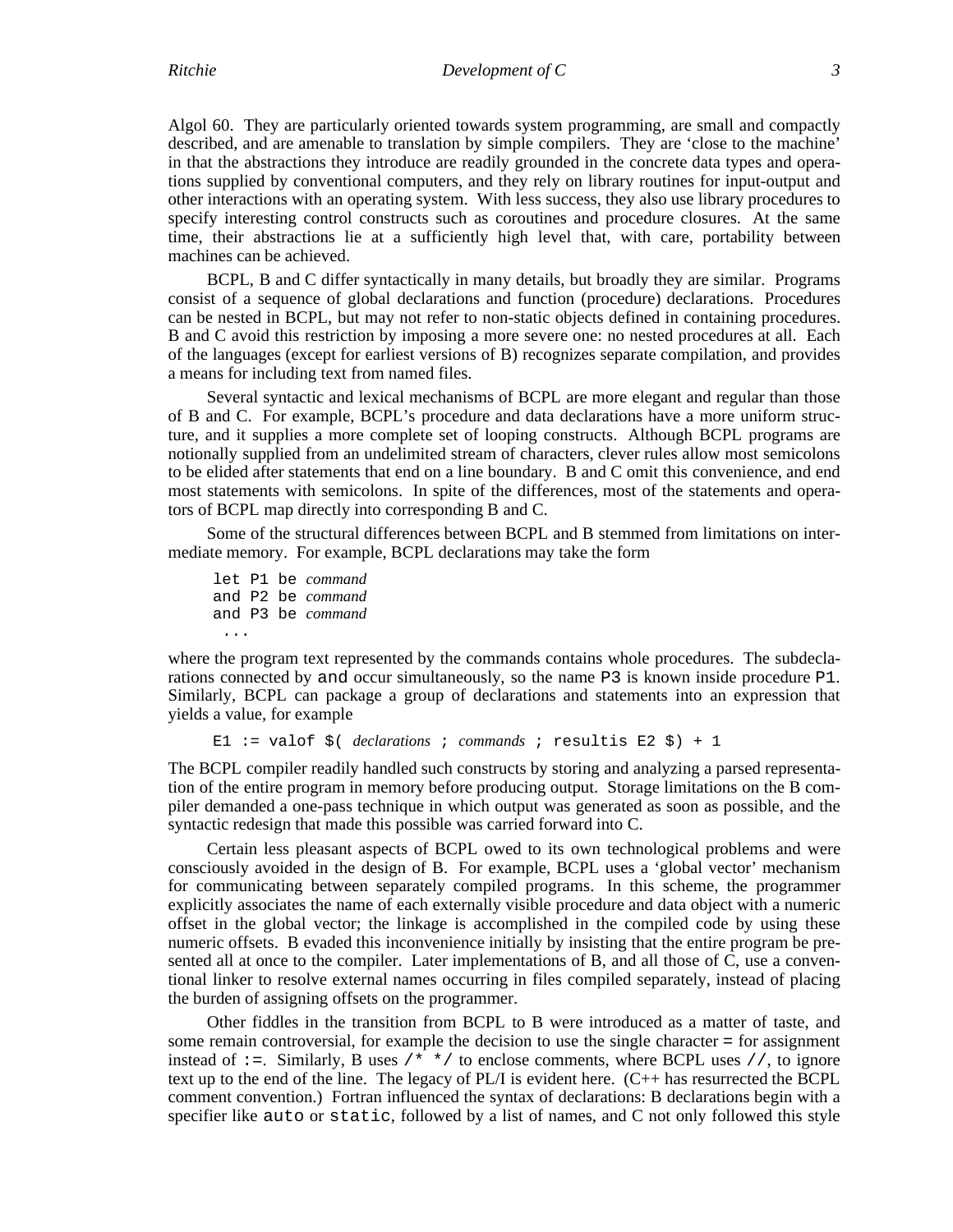but ornamented it by placing its type keywords at the start of declarations.

Not every difference between the BCPL language documented in Richards's book [Richards 79] and B was deliberate; we started from an earlier version of BCPL [Richards 67]. For example, the endcase that escapes from a BCPL switchon statement was not present in the language when we learned it in the 1960s, and so the overloading of the break keyword to escape from the B and C switch statement owes to divergent evolution rather than conscious change.

In contrast to the pervasive syntax variation that occurred during the creation of B, the core semantic content of BCPL—its type structure and expression evaluation rules—remained intact. Both languages are typeless, or rather have a single data type, the 'word,' or 'cell,' a fixed-length bit pattern. Memory in these languages consists of a linear array of such cells, and the meaning of the contents of a cell depends on the operation applied. The + operator, for example, simply adds its operands using the machine's integer add instruction, and the other arithmetic operations are equally unconscious of the actual meaning of their operands. Because memory is a linear array, it is possible to interpret the value in a cell as an index in this array, and BCPL supplies an operator for this purpose. In the original language it was spelled  $r\mathbf{v}$ , and later !, while B uses the unary  $*$ . Thus, if p is a cell containing the index of (or address of, or pointer to) another cell,  $*_{\rm p}$ refers to the contents of the pointed-to cell, either as a value in an expression or as the target of an assignment.

Because pointers in BCPL and B are merely integer indices in the memory array, arithmetic on them is meaningful: if  $p$  is the address of a cell, then  $p+1$  is the address of the next cell. This convention is the basis for the semantics of arrays in both languages. When in BCPL one writes

let  $V = vec 10$ 

or in B,

auto V[10];

the effect is the same: a cell named  $\nabla$  is allocated, then another group of 10 contiguous cells is set aside, and the memory index of the first of these is placed into V. By a general rule, in B the expression

 $*(V+i)$ 

adds V and i, and refers to the i-th location after V. Both BCPL and B each add special notation to sweeten such array accesses; in B an equivalent expression is

V[i]

and in BCPL

V!i

This approach to arrays was unusual even at the time; C would later assimilate it in an even less conventional way.

None of BCPL, B, or C supports character data strongly in the language; each treats strings much like vectors of integers and supplements general rules by a few conventions. In both BCPL and B a string literal denotes the address of a static area initialized with the characters of the string, packed into cells. In BCPL, the first packed byte contains the number of characters in the string; in B, there is no count and strings are terminated by a special character, which B spelled '\*e'. This change was made partially to avoid the limitation on the length of a string caused by holding the count in an 8- or 9-bit slot, and partly because maintaining the count seemed, in our experience, less convenient than using a terminator.

Individual characters in a BCPL string were usually manipulated by spreading the string out into another array, one character per cell, and then repacking it later; B provided corresponding routines, but people more often used other library functions that accessed or replaced individual characters in a string.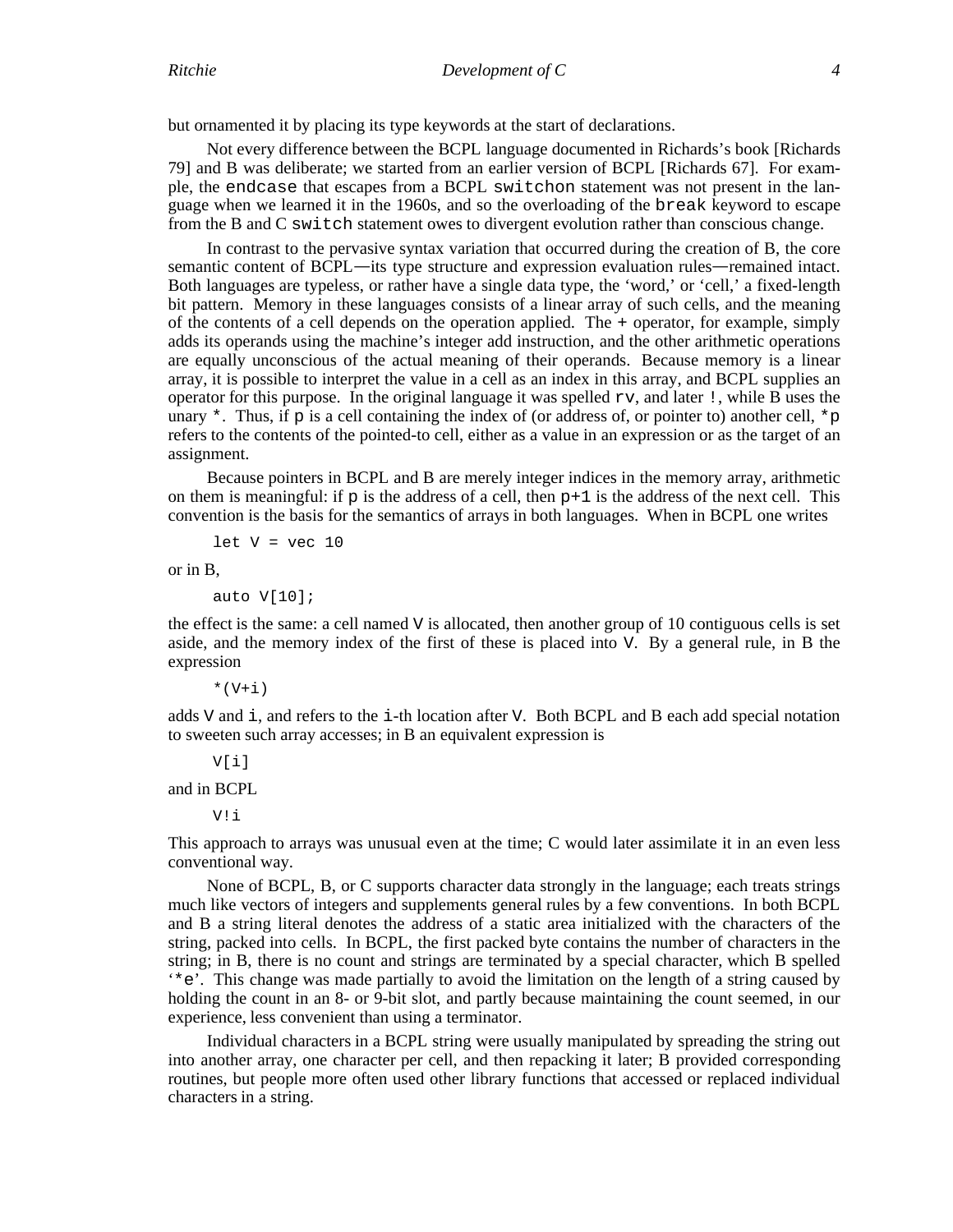## **More History**

After the TMG version of B was working, Thompson rewrote B in itself (a bootstrapping step). During development, he continually struggled against memory limitations: each language addition inflated the compiler so it could barely fit, but each rewrite taking advantage of the feature reduced its size. For example, B introduced generalized assignment operators, using  $x = +y$ to add y to x. The notation came from Algol 68 [Wijngaarden 75] via McIlroy, who had incorporated it into his version of TMG. (In B and early C, the operator was spelled  $=+$  instead of  $+=$ ; this mistake, repaired in 1976, was induced by a seductively easy way of handling the first form in B's lexical analyzer.)

Thompson went a step further by inventing the ++ and -- operators, which increment or decrement; their prefix or postfix position determines whether the alteration occurs before or after noting the value of the operand. They were not in the earliest versions of B, but appeared along the way. People often guess that they were created to use the auto-increment and auto-decrement address modes provided by the DEC PDP-11 on which C and Unix first became popular. This is historically impossible, since there was no PDP-11 when B was developed. The PDP-7, however, did have a few 'auto-increment' memory cells, with the property that an indirect memory reference through them incremented the cell. This feature probably suggested such operators to Thompson; the generalization to make them both prefix and postfix was his own. Indeed, the auto-increment cells were not used directly in implementation of the operators, and a stronger motivation for the innovation was probably his observation that the translation of  $+x$  was smaller than that of  $x=x+1$ .

The B compiler on the PDP-7 did not generate machine instructions, but instead 'threaded code' [Bell 72], an interpretive scheme in which the compiler's output consists of a sequence of addresses of code fragments that perform the elementary operations. The operations typically—in particular for  $B$ —act on a simple stack machine.

On the PDP-7 Unix system, only a few things were written in B except B itself, because the machine was too small and too slow to do more than experiment; rewriting the operating system and the utilities wholly into B was too expensive a step to seem feasible. At some point Thompson relieved the address-space crunch by offering a 'virtual B' compiler that allowed the interpreted program to occupy more than 8K bytes by paging the code and data within the interpreter, but it was too slow to be practical for the common utilities. Still, some utilities written in B appeared, including an early version of the variable-precision calculator *dc* familiar to Unix users [McIlroy 79]. The most ambitious enterprise I undertook was a genuine cross-compiler that translated B to GE-635 machine instructions, not threaded code. It was a small *tour de force*: a full B compiler, written in its own language and generating code for a 36-bit mainframe, that ran on an 18-bit machine with 4K words of user address space. This project was possible only because of the simplicity of the B language and its run-time system.

Although we entertained occasional thoughts about implementing one of the major languages of the time like Fortran, PL/I, or Algol 68, such a project seemed hopelessly large for our resources: much simpler and smaller tools were called for. All these languages influenced our work, but it was more fun to do things on our own.

By 1970, the Unix project had shown enough promise that we were able to acquire the new DEC PDP-11. The processor was among the first of its line delivered by DEC, and three months passed before its disk arrived. Making B programs run on it using the threaded technique required only writing the code fragments for the operators, and a simple assembler which I coded in B; soon, *dc* became the first interesting program to be tested, before any operating system, on our PDP-11. Almost as rapidly, still waiting for the disk, Thompson recoded the Unix kernel and some basic commands in PDP-11 assembly language. Of the 24K bytes of memory on the machine, the earliest PDP-11 Unix system used 12K bytes for the operating system, a tiny space for user programs, and the remainder as a RAM disk. This version was only for testing, not for real work; the machine marked time by enumerating closed knight's tours on chess boards of various sizes. Once its disk appeared, we quickly migrated to it after transliterating assemblylanguage commands to the PDP-11 dialect, and porting those already in B.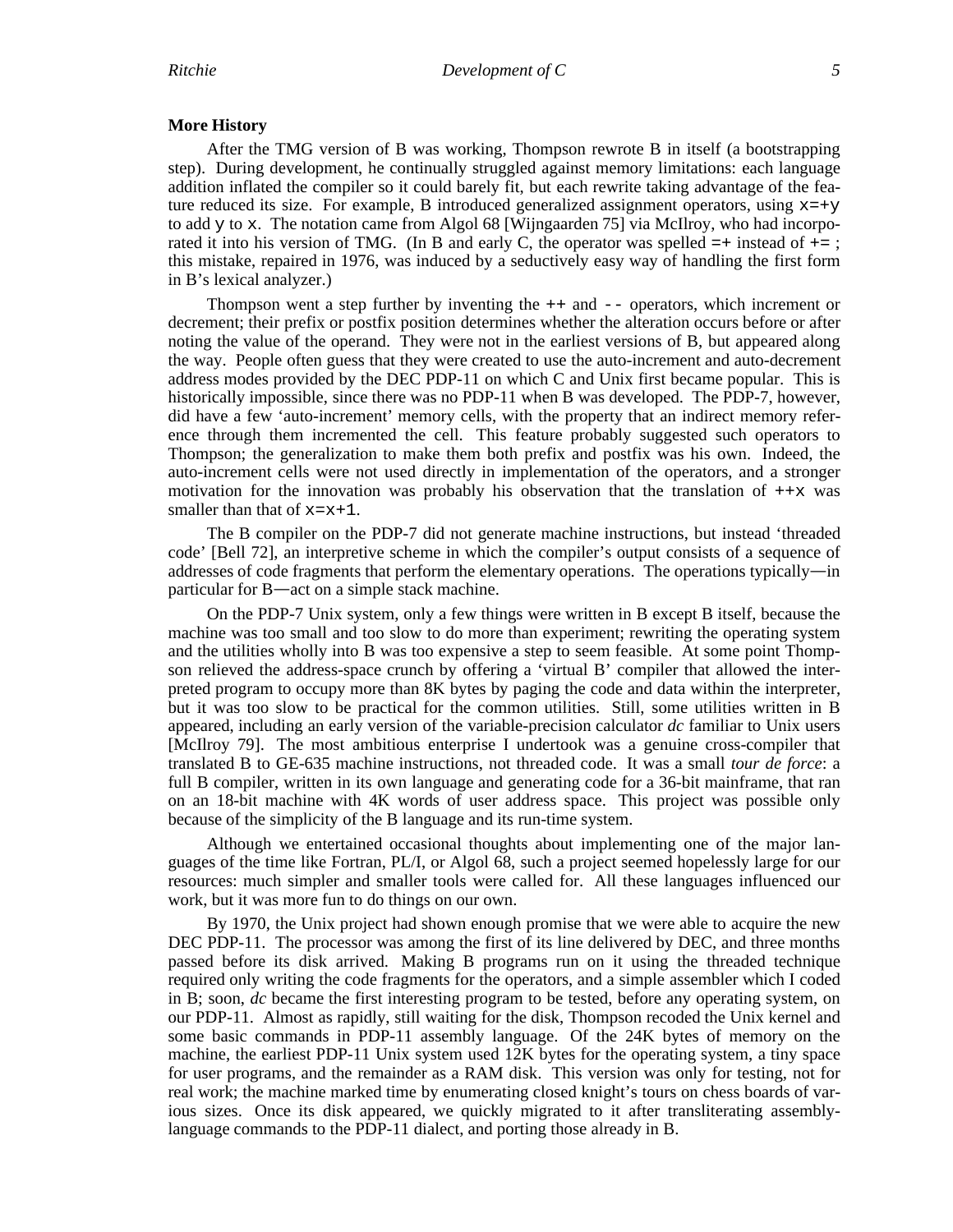By 1971, our miniature computer center was beginning to have users. We all wanted to create interesting software more easily. Using assembler was dreary enough that B, despite its performance problems, had been supplemented by a small library of useful service routines and was being used for more and more new programs. Among the more notable results of this period was Steve Johnson's first version of the *yacc* parser-generator [Johnson 79a].

## **The Problems of B**

The machines on which we first used BCPL and then B were word-addressed, and these languages' single data type, the 'cell,' comfortably equated with the hardware machine word. The advent of the PDP-11 exposed several inadequacies of B's semantic model. First, its characterhandling mechanisms, inherited with few changes from BCPL, were clumsy: using library procedures to spread packed strings into individual cells and then repack, or to access and replace individual characters, began to feel awkward, even silly, on a byte-oriented machine.

Second, although the original PDP-11 did not provide for floating-point arithmetic, the manufacturer promised that it would soon be available. Floating-point operations had been added to BCPL in our Multics and GCOS compilers by defining special operators, but the mechanism was possible only because on the relevant machines, a single word was large enough to contain a floating-point number; this was not true on the 16-bit PDP-11.

Finally, the B and BCPL model implied overhead in dealing with pointers: the language rules, by defining a pointer as an index in an array of words, forced pointers to be represented as word indices. Each pointer reference generated a run-time scale conversion from the pointer to the byte address expected by the hardware.

For all these reasons, it seemed that a typing scheme was necessary to cope with characters and byte addressing, and to prepare for the coming floating-point hardware. Other issues, particularly type safety and interface checking, did not seem as important then as they became later.

Aside from the problems with the language itself, the B compiler's threaded-code technique yielded programs so much slower than their assembly-language counterparts that we discounted the possibility of recoding the operating system or its central utilities in B.

In 1971 I began to extend the B language by adding a character type and also rewrote its compiler to generate PDP-11 machine instructions instead of threaded code. Thus the transition from B to C was contemporaneous with the creation of a compiler capable of producing programs fast and small enough to compete with assembly language. I called the slightly-extended language NB, for 'new B.'

## **Embryonic C**

NB existed so briefly that no full description of it was written. It supplied the types int and char, arrays of them, and pointers to them, declared in a style typified by

```
int i, j;
char c, d;
int iarray[10];
int ipointer[];
char carray[10];
char cpointer[];
```
The semantics of arrays remained exactly as in B and BCPL: the declarations of iarray and carray create cells dynamically initialized with a value pointing to the first of a sequence of 10 integers and characters respectively. The declarations for ipointer and cpointer omit the size, to assert that no storage should be allocated automatically. Within procedures, the language's interpretation of the pointers was identical to that of the array variables: a pointer declaration created a cell differing from an array declaration only in that the programmer was expected to assign a referent, instead of letting the compiler allocate the space and initialize the cell.

Values stored in the cells bound to array and pointer names were the machine addresses,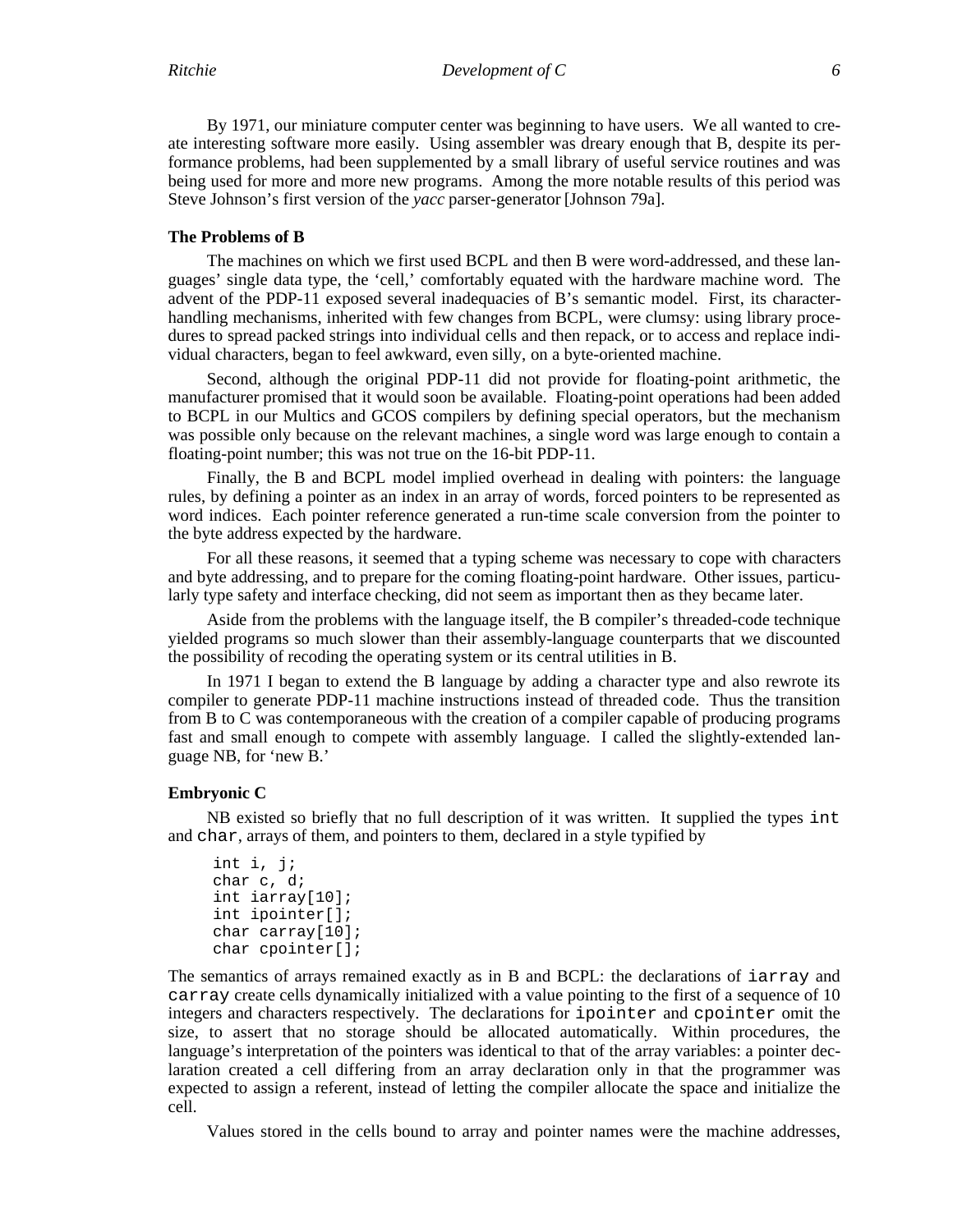measured in bytes, of the corresponding storage area. Therefore, indirection through a pointer implied no run-time overhead to scale the pointer from word to byte offset. On the other hand, the machine code for array subscripting and pointer arithmetic now depended on the type of the array or the pointer: to compute  $iarray[i]$  or  $ipointer+i$  implied scaling the addend i by the size of the object referred to.

These semantics represented an easy transition from B, and I experimented with them for some months. Problems became evident when I tried to extend the type notation, especially to add structured (record) types. Structures, it seemed, should map in an intuitive way onto memory in the machine, but in a structure containing an array, there was no good place to stash the pointer containing the base of the array, nor any convenient way to arrange that it be initialized. For example, the directory entries of early Unix systems might be described in C as

```
struct {
       int inumber;
       char name[14];
};
```
I wanted the structure not merely to characterize an abstract object but also to describe a collection of bits that might be read from a directory. Where could the compiler hide the pointer to name that the semantics demanded? Even if structures were thought of more abstractly, and the space for pointers could be hidden somehow, how could I handle the technical problem of properly initializing these pointers when allocating a complicated object, perhaps one that specified structures containing arrays containing structures to arbitrary depth?

The solution constituted the crucial jump in the evolutionary chain between typeless BCPL and typed C. It eliminated the materialization of the pointer in storage, and instead caused the creation of the pointer when the array name is mentioned in an expression. The rule, which survives in today's C, is that values of array type are converted, when they appear in expressions, into pointers to the first of the objects making up the array.

This invention enabled most existing B code to continue to work, despite the underlying shift in the language's semantics. The few programs that assigned new values to an array name to adjust its origin—possible in B and BCPL, meaningless in C—were easily repaired. More important, the new language retained a coherent and workable (if unusual) explanation of the semantics of arrays, while opening the way to a more comprehensive type structure.

The second innovation that most clearly distinguishes C from its predecessors is this fuller type structure and especially its expression in the syntax of declarations. NB offered the basic types int and char, together with arrays of them, and pointers to them, but no further ways of composition. Generalization was required: given an object of any type, it should be possible to describe a new object that gathers several into an array, yields it from a function, or is a pointer to it.

For each object of such a composed type, there was already a way to mention the underlying object: index the array, call the function, use the indirection operator on the pointer. Analogical reasoning led to a declaration syntax for names mirroring that of the expression syntax in which the names typically appear. Thus,

```
int i, *pi, **ppi;
```
declare an integer, a pointer to an integer, a pointer to a pointer to an integer. The syntax of these declarations reflects the observation that i, \*pi, and \*\*ppi all yield an int type when used in an expression. Similarly,

int  $f()$ ,  $*f()$ ,  $(*f)()$ ;

declare a function returning an integer, a function returning a pointer to an integer, a pointer to a function returning an integer;

```
int *api[10], (*pai)[10];
```
declare an array of pointers to integers, and a pointer to an array of integers. In all these cases the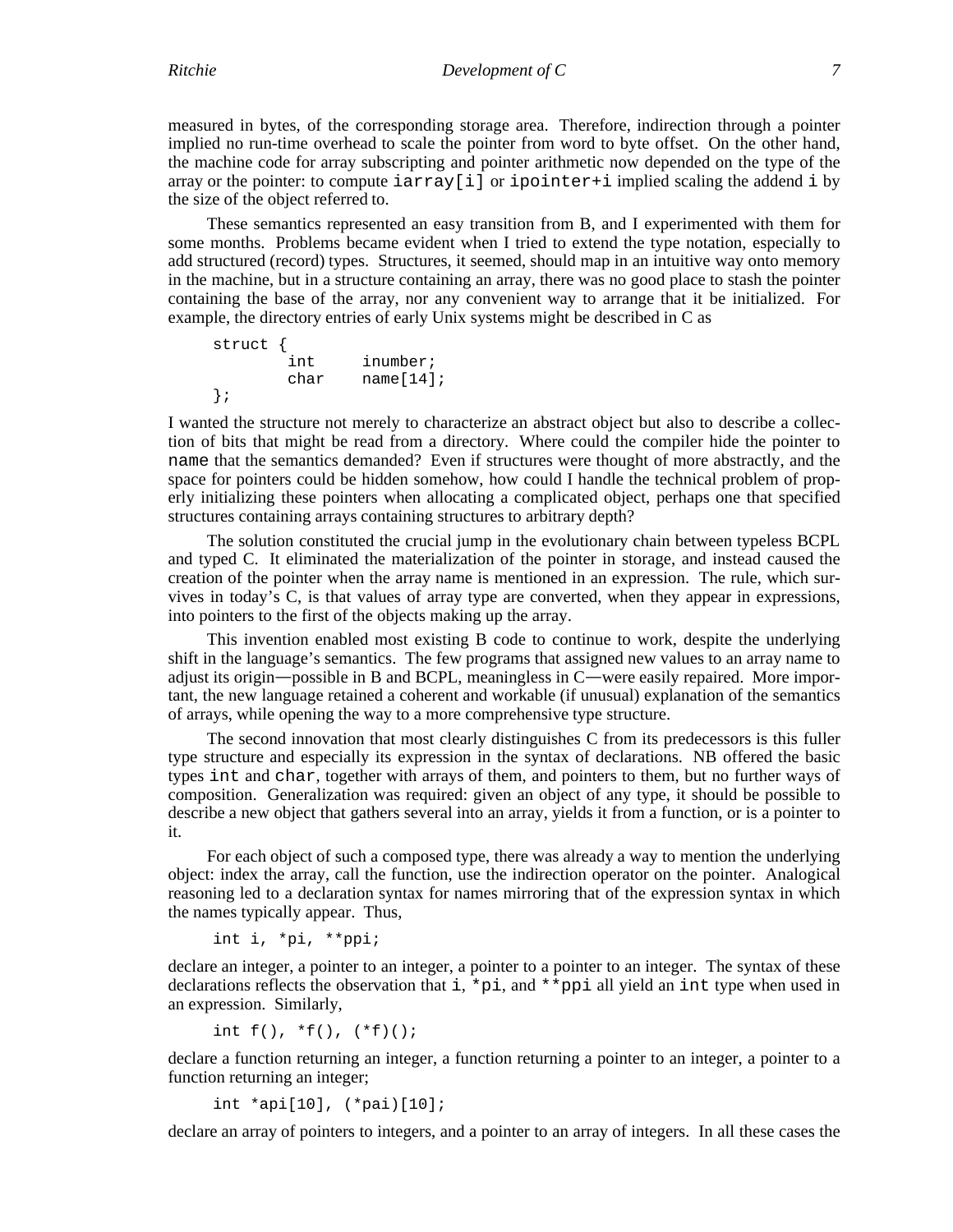declaration of a variable resembles its usage in an expression whose type is the one named at the head of the declaration.

The scheme of type composition adopted by C owes considerable debt to Algol 68, although it did not, perhaps, emerge in a form that Algol's adherents would approve of. The central notion I captured from Algol was a type structure based on atomic types (including structures), composed into arrays, pointers (references), and functions (procedures). Algol 68's concept of unions and casts also had an influence that appeared later.

After creating the type system, the associated syntax, and the compiler for the new language, I felt that it deserved a new name; NB seemed insufficiently distinctive. I decided to follow the single-letter style and called it C, leaving open the question whether the name represented a progression through the alphabet or through the letters in BCPL.

## **Neonatal C**

Rapid changes continued after the language had been named, for example the introduction of the  $\&\&$  and  $\vert\vert$  operators. In BCPL and B, the evaluation of expressions depends on context: within if and other conditional statements that compare an expression's value with zero, these languages place a special interpretation on the and  $(\&)$  and  $\circ$ r () operators. In ordinary contexts, they operate bitwise, but in the B statement

if (e1 & e2) ...

the compiler must evaluate  $e1$  and if it is non-zero, evaluate  $e2$ , and if it too is non-zero, elaborate the statement dependent on the if. The requirement descends recursively on  $\&$  and | operators within e1 and e2. The short-circuit semantics of the Boolean operators in such 'truth-value' context seemed desirable, but the overloading of the operators was difficult to explain and use. At the suggestion of Alan Snyder, I introduced the  $\&\&$  and  $\vert\vert$  operators to make the mechanism more explicit.

Their tardy introduction explains an infelicity of C's precedence rules. In B one writes

if  $(a == b & c) \ldots$ 

to check whether a equals b and c is non-zero; in such a conditional expression it is better that  $\alpha$ have lower precedence than  $==$ . In converting from B to C, one wants to replace  $\&$  by  $\&\&$  in such a statement; to make the conversion less painful, we decided to keep the precedence of the  $\&$ operator the same relative to  $=$  =, and merely split the precedence of  $\&&\&\text{slightly from }\&&\text{. Today, it}$ seems that it would have been preferable to move the relative precedences of  $\&$  and  $==$ , and thereby simplify a common C idiom: to test a masked value against another value, one must write

if  $((a\&mask) == b) \dots$ 

where the inner parentheses are required but easily forgotten.

Many other changes occurred around 1972-3, but the most important was the introduction of the preprocessor, partly at the urging of Alan Snyder [Snyder 74], but also in recognition of the utility of the the file-inclusion mechanisms available in BCPL and PL/I. Its original version was exceedingly simple, and provided only included files and simple string replacements: #include and #define of parameterless macros. Soon thereafter, it was extended, mostly by Mike Lesk and then by John Reiser, to incorporate macros with arguments and conditional compilation. The preprocessor was originally considered an optional adjunct to the language itself. Indeed, for some years, it was not even invoked unless the source program contained a special signal at its beginning. This attitude persisted, and explains both the incomplete integration of the syntax of the preprocessor with the rest of the language and the imprecision of its description in early reference manuals.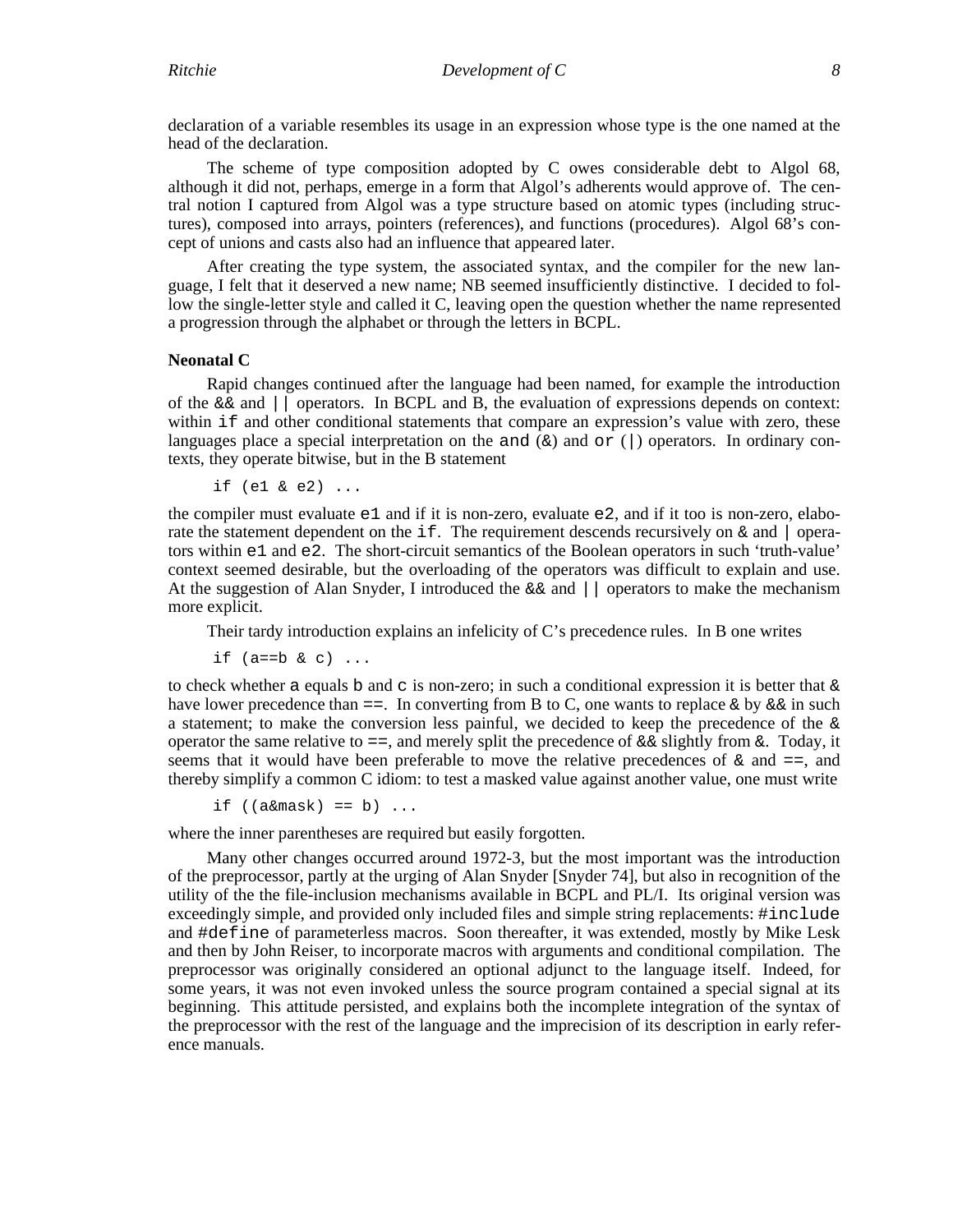#### **Portability**

By early 1973, the essentials of modern C were complete. The language and compiler were strong enough to permit us to rewrite the Unix kernel for the PDP-11 in C during the summer of that year. (Thompson had made a brief attempt to produce a system coded in an early version of C—before structures—in 1972, but gave up the effort.) Also during this period, the compiler was retargeted to other nearby machines, particularly the Honeywell 635 and IBM 360/370; because the language could not live in isolation, the prototypes for the modern libraries were developed. In particular, Lesk wrote a 'portable I/O package' [Lesk 72] that was later reworked to become the C 'standard I/O' routines. In 1978 Brian Kernighan and I published *The C Programming Language* [Kernighan 78]. Although it did not describe some additions that soon became common, this book served as the language reference until a formal standard was adopted more than ten years later. Although we worked closely together on this book, there was a clear division of labor: Kernighan wrote almost all the expository material, while I was responsible for the appendix containing the reference manual and the chapter on interfacing with the Unix system.

During 1973-1980, the language grew a bit: the type structure gained unsigned, long, union, and enumeration types, and structures became nearly first-class objects (lacking only a notation for literals). Equally important developments appeared in its environment and the accompanying technology. Writing the Unix kernel in C had given us enough confidence in the language's usefulness and efficiency that we began to recode the system's utilities and tools as well, and then to move the most interesting among them to the other platforms. As described in [Johnson 78a], we discovered that the hardest problems in propagating Unix tools lay not in the interaction of the C language with new hardware, but in adapting to the existing software of other operating systems. Thus Steve Johnson began to work on *pcc*, a C compiler intended to be easy to retarget to new machines [Johnson 78b], while he, Thompson, and I began to move the Unix system itself to the Interdata 8/32 computer.

The language changes during this period, especially around 1977, were largely focused on considerations of portability and type safety, in an effort to cope with the problems we foresaw and observed in moving a considerable body of code to the new Interdata platform. C at that time still manifested strong signs of its typeless origins. Pointers, for example, were barely distinguished from integral memory indices in early language manuals or extant code; the similarity of the arithmetic properties of character pointers and unsigned integers made it hard to resist the temptation to identify them. The unsigned types were added to make unsigned arithmetic available without confusing it with pointer manipulation. Similarly, the early language condoned assignments between integers and pointers, but this practice began to be discouraged; a notation for type conversions (called 'casts' from the example of Algol 68) was invented to specify type conversions more explicitly. Beguiled by the example of PL/I, early C did not tie structure pointers firmly to the structures they pointed to, and permitted programmers to write pointer->member almost without regard to the type of pointer; such an expression was taken uncritically as a reference to a region of memory designated by the pointer, while the member name specified only an offset and a type.

Although the first edition of K&R described most of the rules that brought C's type structure to its present form, many programs written in the older, more relaxed style persisted, and so did compilers that tolerated it. To encourage people to pay more attention to the official language rules, to detect legal but suspicious constructions, and to help find interface mismatches undetectable with simple mechanisms for separate compilation, Steve Johnson adapted his *pcc* compiler to produce *lint* [Johnson 79b], which scanned a set of files and remarked on dubious constructions.

## **Growth in Usage**

The success of our portability experiment on the Interdata 8/32 soon led to another by Tom London and John Reiser on the DEC VAX 11/780. This machine became much more popular than the Interdata, and Unix and the C language began to spread rapidly, both within AT&T and outside. Although by the middle 1970s Unix was in use by a variety of projects within the Bell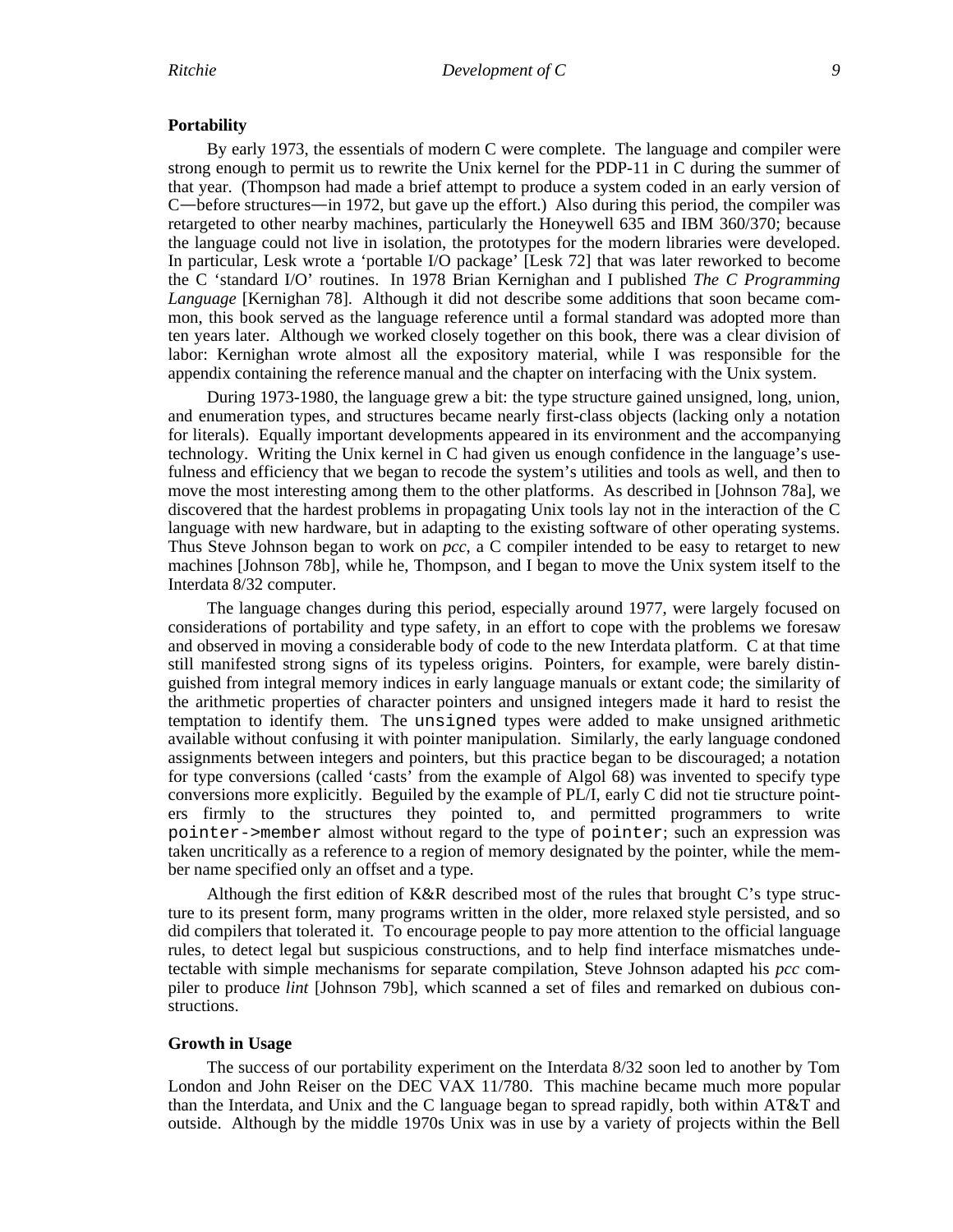System as well as a small group of research-oriented industrial, academic, and government organizations outside our company, its real growth began only after portability had been achieved. Of particular note were the System III and System V versions of the system from the emerging Computer Systems division of AT&T, based on work by the company's development and research groups, and the BSD series of releases by the University of California at Berkeley that derived from research organizations in Bell Laboratories.

During the 1980s the use of the C language spread widely, and compilers became available on nearly every machine architecture and operating system; in particular it became popular as a programming tool for personal computers, both for manufacturers of commercial software for these machines, and for end-users interesting in programming. At the start of the decade, nearly every compiler was based on Johnson's *pcc*; by 1985 there were many independently-produced compiler products.

#### **Standardization**

By 1982 it was clear that C needed formal standardization. The best approximation to a standard, the first edition of K&R, no longer described the language in actual use; in particular, it mentioned neither the void or enum types. While it foreshadowed the newer approach to structures, only after it was published did the language support assigning them, passing them to and from functions, and associating the names of members firmly with the structure or union containing them. Although compilers distributed by AT&T incorporated these changes, and most of the purveyors of compilers not based on *pcc* quickly picked up them up, there remained no complete, authoritative description of the language.

The first edition of K&R was also insufficiently precise on many details of the language, and it became increasingly impractical to regard *pcc* as a 'reference compiler;' it did not perfectly embody even the language described by K&R, let alone subsequent extensions. Finally, the incipient use of C in projects subject to commercial and government contract meant that the imprimatur of an official standard was important. Thus (at the urging of M. D. McIlroy), ANSI established the X3J11 committee under the direction of CBEMA in the summer of 1983, with the goal of producing a C standard. X3J11 produced its report [ANSI 89] at the end of 1989, and subsequently this standard was accepted by ISO as ISO/IEC 9899-1990.

From the beginning, the X3J11 committee took a cautious, conservative view of language extensions. Much to my satisfaction, they took seriously their goal: 'to develop a clear, consistent, and unambiguous Standard for the C programming language which codifies the common, existing definition of C and which promotes the portability of user programs across C language environments.' [ANSI 89] The committee realized that mere promulgation of a standard does not make the world change.

X3J11 introduced only one genuinely important change to the language itself: it incorporated the types of formal arguments in the type signature of a function, using syntax borrowed from C++ [Stroustrup 86]. In the old style, external functions were declared like this:

```
double sin();
```
which says only that sin is a function returning a double (that is, double-precision floatingpoint) value. In the new style, this better rendered

```
double sin(double);
```
to make the argument type explicit and thus encourage better type checking and appropriate conversion. Even this addition, though it produced a noticeably better language, caused difficulties. The committee justifiably felt that simply outlawing 'old-style' function definitions and declarations was not feasible, yet also agreed that the new forms were better. The inevitable compromise was as good as it could have been, though the language definition is complicated by permitting both forms, and writers of portable software must contend with compilers not yet brought up to standard.

X3J11 also introduced a host of smaller additions and adjustments, for example, the type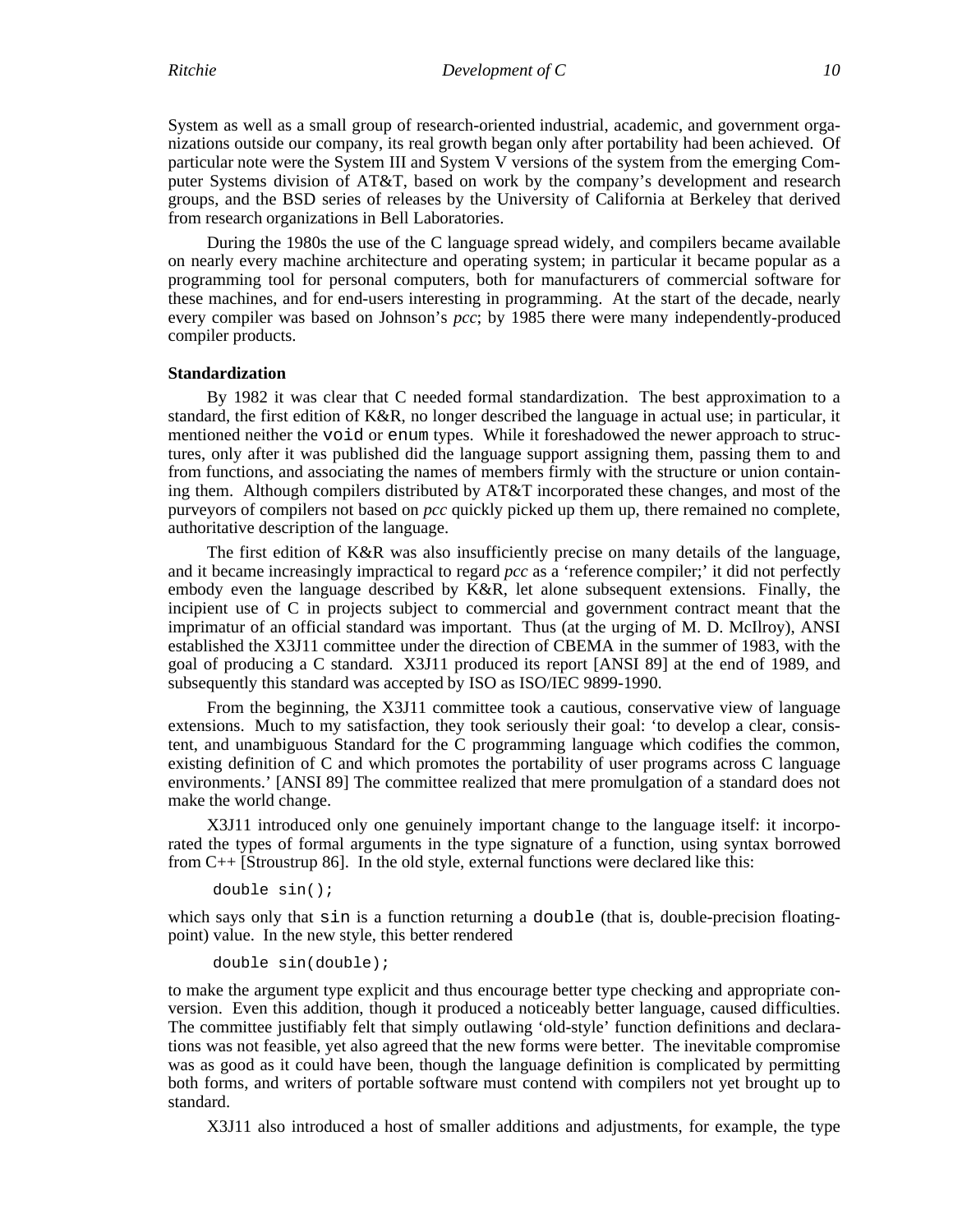qualifiers const and volatile, and slightly different type promotion rules. Nevertheless, the standardization process did not change the character of the language. In particular, the C standard did not attempt to specify formally the language semantics, and so there can be dispute over fine points; nevertheless, it successfully accounted for changes in usage since the original description, and is sufficiently precise to base implementations on it.

Thus the core C language escaped nearly unscathed from the standardization process, and the Standard emerged more as a better, careful codification than a new invention. More important changes took place in the language's surroundings: the preprocessor and the library. The preprocessor performs macro substitution, using conventions distinct from the rest of the language. Its interaction with the compiler had never been well-described, and X3J11 attempted to remedy the situation. The result is noticeably better than the explanation in the first edition of K&R; besides being more comprehensive, it provides operations, like token concatenation, previously available only by accidents of implementation.

X3J11 correctly believed that a full and careful description of a standard C library was as important as its work on the language itself. The C language itself does not provide for inputoutput or any other interaction with the outside world, and thus depends on a set of standard procedures. At the time of publication of K&R, C was thought of mainly as the system programming language of Unix; although we provided examples of library routines intended to be readily transportable to other operating systems, underlying support from Unix was implicitly understood. Thus, the X3J11 committee spent much of its time designing and documenting a set of library routines required to be available in all conforming implementations.

By the rules of the standards process, the current activity of the X3J11 committee is confined to issuing interpretations on the existing standard. However, an informal group originally convened by Rex Jaeschke as NCEG (Numerical C Extensions Group) has been officially accepted as subgroup X3J11.1, and they continue to consider extensions to C. As the name implies, many of these possible extensions are intended to make the language more suitable for numerical use: for example, multi-dimensional arrays whose bounds are dynamically determined, incorporation of facilities for dealing with IEEE arithmetic, and making the language more effective on machines with vector or other advanced architectural features. Not all the possible extensions are specifically numerical; they include a notation for structure literals.

## **Successors**

C and even B have several direct descendants, though they do not rival Pascal in generating progeny. One side branch developed early. When Steve Johnson visited the University of Waterloo on sabbatical in 1972, he brought B with him. It became popular on the Honeywell machines there, and later spawned Eh and Zed (the Canadian answers to 'what follows B?'). When Johnson returned to Bell Labs in 1973, he was disconcerted to find that the language whose seeds he brought to Canada had evolved back home; even his own *yacc* program had been rewritten in C, by Alan Snyder.

More recent descendants of C proper include Concurrent C [Gehani 89], Objective C [Cox 86], C\* [Thinking 90], and especially C++ [Stroustrup 86]. The language is also widely used as an intermediate representation (essentially, as a portable assembly language) for a wide variety of compilers, both for direct descendents like C++, and independent languages like Modula 3 [Nelson 91] and Eiffel [Meyer 88].

#### **Critique**

Two ideas are most characteristic of C among languages of its class: the relationship between arrays and pointers, and the way in which declaration syntax mimics expression syntax. They are also among its most frequently criticized features, and often serve as stumbling blocks to the beginner. In both cases, historical accidents or mistakes have exacerbated their difficulty. The most important of these has been the tolerance of C compilers to errors in type. As should be clear from the history above, C evolved from typeless languages. It did not suddenly appear to its earliest users and developers as an entirely new language with its own rules; instead we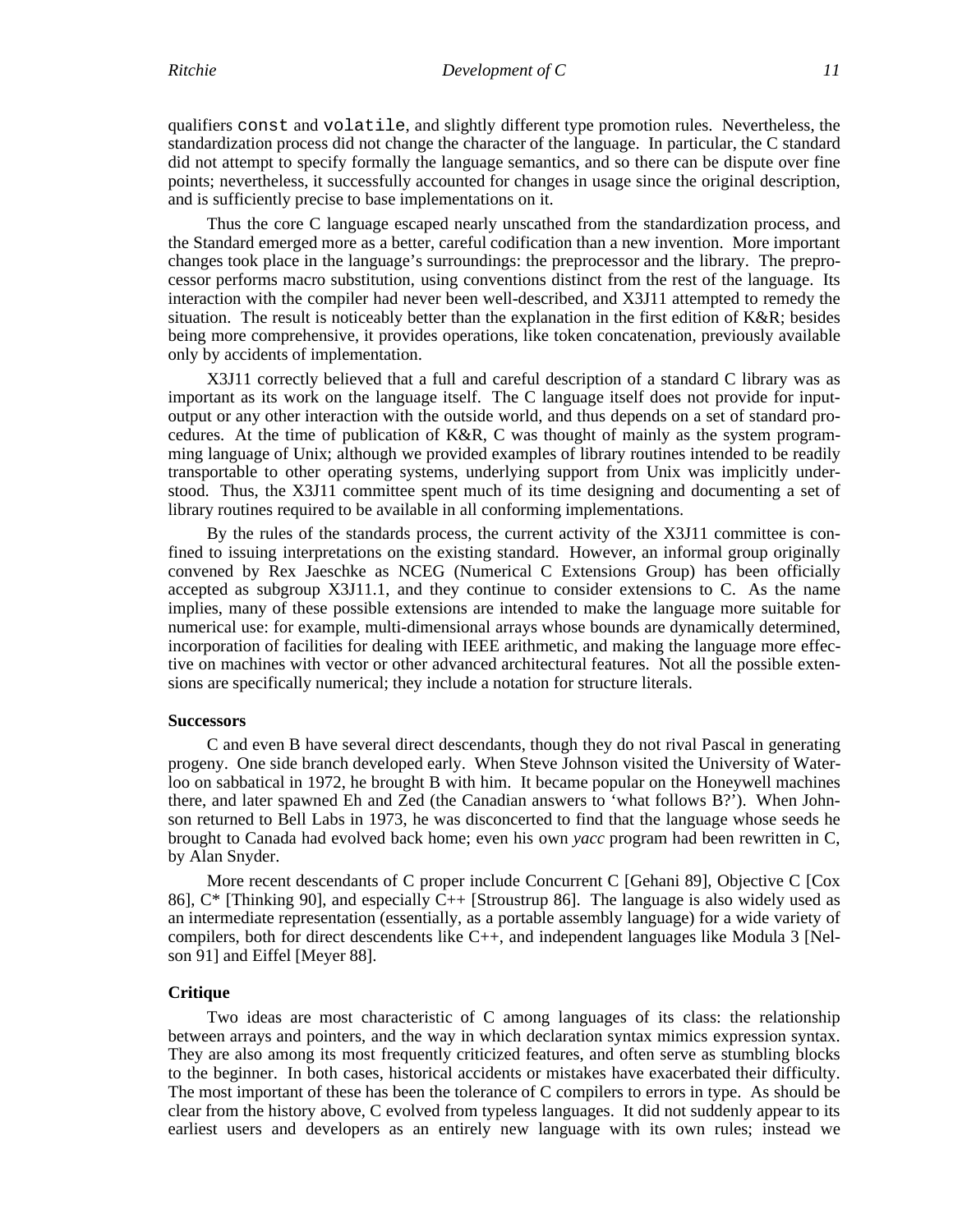continually had to adapt existing programs as the language developed, and make allowance for an existing body of code. (Later, the ANSI X3J11 committee standardizing C would face the same problem.)

Compilers in 1977, and even well after, did not complain about usages such as assigning between integers and pointers or using objects of the wrong type to refer to structure members. Although the language definition presented in the first edition of K&R was reasonably (though not completely) coherent in its treatment of type rules, that book admitted that existing compilers didn't enforce them. Moreover, some rules designed to ease early transitions contributed to later confusion. For example, the empty square brackets in the function declaration

```
int f(a) int a[]; { ... }
```
are a living fossil, a remnant of NB's way of declaring a pointer; a is, in this special case only, interpreted in C as a pointer. The notation survived in part for the sake of compatibility, in part under the rationalization that it would allow programmers to communicate to their readers an intent to pass f a pointer generated from an array, rather than a reference to a single integer. Unfortunately, it serves as much to confuse the learner as to alert the reader.

In K&R C, supplying arguments of the proper type to a function call was the responsibility of the programmer, and the extant compilers did not check for type agreement. The failure of the original language to include argument types in the type signature of a function was a significant weakness, indeed the one that required the X3J11 committee's boldest and most painful innovation to repair. The early design is explained (if not justified) by my avoidance of technological problems, especially cross-checking between separately-compiled source files, and my incomplete assimilation of the implications of moving between an untyped to a typed language. The *lint* program, mentioned above, tried to alleviate the problem: among its other functions, *lint* checks the consistency and coherency of a whole program by scanning a set of source files, comparing the types of function arguments used in calls with those in their definitions.

An accident of syntax contributed to the perceived complexity of the language. The indirection operator, spelled \* in C, is syntactically a unary prefix operator, just as in BCPL and B. This works well in simple expressions, but in more complex cases, parentheses are required to direct the parsing. For example, to distinguish indirection through the value returned by a function from calling a function designated by a pointer, one writes  $*fp()$  and  $(*pf()()$  respectively. The style used in expressions carries through to declarations, so the names might be declared

```
int *fp();
int (*pf)(;
```
In more ornate but still realistic cases, things become worse:

```
int *(*pfp)();
```
is a pointer to a function returning a pointer to an integer. There are two effects occurring. Most important, C has a relatively rich set of ways of describing types (compared, say, with Pascal). Declarations in languages as expressive as  $C - Algol 68$ , for example—describe objects equally hard to understand, simply because the objects themselves are complex. A second effect owes to details of the syntax. Declarations in C must be read in an 'inside-out' style that many find difficult to grasp [Anderson 80]. Sethi [Sethi 81] observed that many of the nested declarations and expressions would become simpler if the indirection operator had been taken as a postfix operator instead of prefix, but by then it was too late to change.

In spite of its difficulties, I believe that the C's approach to declarations remains plausible, and am comfortable with it; it is a useful unifying principle.

The other characteristic feature of C, its treatment of arrays, is more suspect on practical grounds, though it also has real virtues. Although the relationship between pointers and arrays is unusual, it can be learned. Moreover, the language shows considerable power to describe important concepts, for example, vectors whose length varies at run time, with only a few basic rules and conventions. In particular, character strings are handled by the same mechanisms as any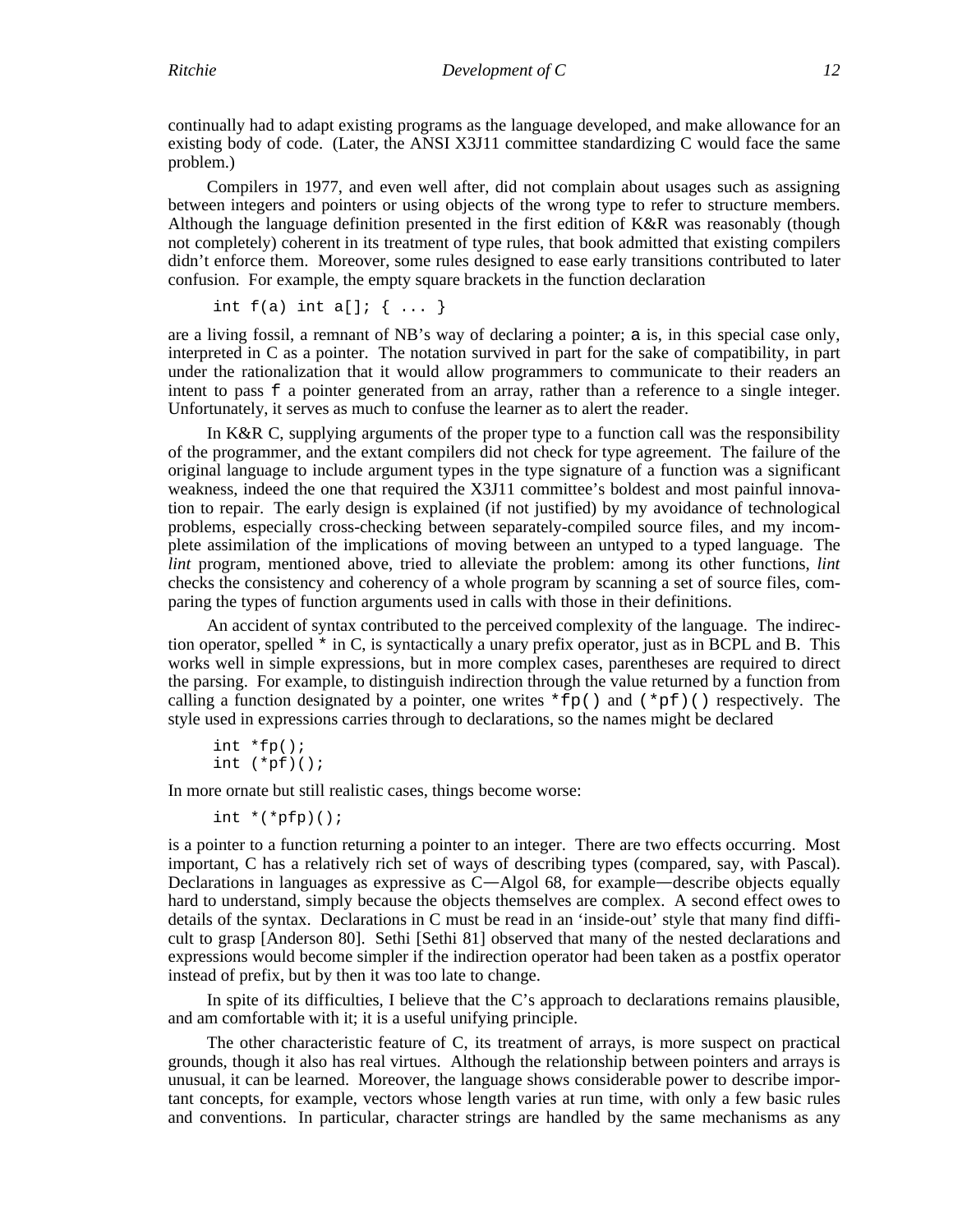other array, plus the convention that a null character terminates a string. It is interesting to compare C's approach with that of two nearly contemporaneous languages, Algol 68 and Pascal [Jensen 74]. Arrays in Algol 68 either have fixed bounds, or are 'flexible:' considerable mechanism is required both in the language definition, and in compilers, to accommodate flexible arrays (and not all compilers fully implement them.) Original Pascal had only fixed-sized arrays and strings, and this proved confining [Kernighan 81]. Later, this was partially fixed, though the resulting language is not yet universally available.

C treats strings as arrays of characters conventionally terminated by a marker. Aside from one special rule about initialization by string literals, the semantics of strings are fully subsumed by more general rules governing all arrays, and as a result the language is simpler to describe and to translate than one incorporating the string as a unique data type. Some costs accrue from its approach: certain string operations are more expensive than in other designs because application code or a library routine must occasionally search for the end of a string, because few built-in operations are available, and because the burden of storage management for strings falls more heavily on the user. Nevertheless, C's approach to strings works well.

On the other hand, C's treatment of arrays in general (not just strings) has unfortunate implications both for optimization and for future extensions. The prevalence of pointers in C programs, whether those declared explicitly or arising from arrays, means that optimizers must be cautious, and must use careful dataflow techniques to achieve good results. Sophisticated compilers can understand what most pointers can possibly change, but some important usages remain difficult to analyze. For example, functions with pointer arguments derived from arrays are hard to compile into efficient code on vector machines, because it is seldom possible to determine that one argument pointer does not overlap data also referred to by another argument, or accessible externally. More fundamentally, the definition of C so specifically describes the semantics of arrays that changes or extensions treating arrays as more primitive objects, and permitting operations on them as wholes, become hard to fit into the existing language. Even extensions to permit the declaration and use of multidimensional arrays whose size is determined dynamically are not entirely straightforward [MacDonald 89] [Ritchie 90], although they would make it much easier to write numerical libraries in C. Thus, C covers the most important uses of strings and arrays arising in practice by a uniform and simple mechanism, but leaves problems for highly efficient implementations and for extensions.

Many smaller infelicities exist in the language and its description besides those discussed above, of course. There are also general criticisms to be lodged that transcend detailed points. Chief among these is that the language and its generally-expected environment provide little help for writing very large systems. The naming structure provides only two main levels, 'external' (visible everywhere) and 'internal' (within a single procedure). An intermediate level of visibility (within a single file of data and procedures) is weakly tied to the language definition. Thus, there is little direct support for modularization, and project designers are forced to create their own conventions.

Similarly, C itself provides two durations of storage: 'automatic' objects that exist while control resides in or below a procedure, and 'static,' existing throughout execution of a program. Off-stack, dynamically-allocated storage is provided only by a library routine and the burden of managing it is placed on the programmer: C is hostile to automatic garbage collection.

#### **Whence Success?**

C has become successful to an extent far surpassing any early expectations. What qualities contributed to its widespread use?

Doubtless the success of Unix itself was the most important factor; it made the language available to hundreds of thousands of people. Conversely, of course, Unix's use of C and its consequent portability to a wide variety of machines was important in the system's success. But the language's invasion of other environments suggests more fundamental merits.

Despite some aspects mysterious to the beginner and occasionally even to the adept, C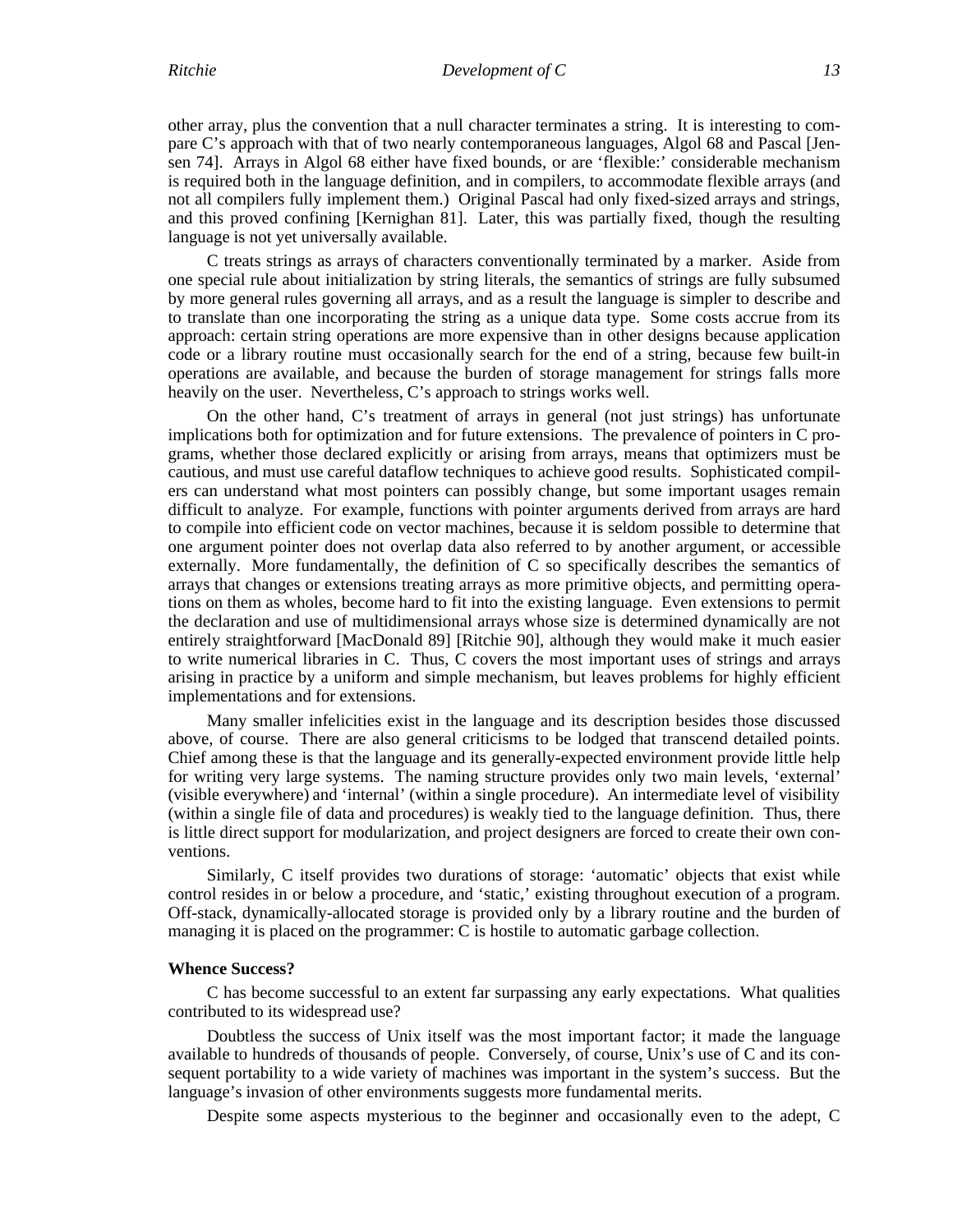remains a simple and small language, translatable with simple and small compilers. Its types and operations are well-grounded in those provided by real machines, and for people used to how computers work, learning the idioms for generating time- and space-efficient programs is not difficult. At the same time the language is sufficiently abstracted from machine details that program portability can be achieved.

Equally important, C and its central library support always remained in touch with a real environment. It was not designed in isolation to prove a point, or to serve as an example, but as a tool to write programs that did useful things; it was always meant to interact with a larger operating system, and was regarded as a tool to build larger tools. A parsimonious, pragmatic approach influenced the things that went into C: it covers the essential needs of many programmers, but does not try to supply too much.

Finally, despite the changes that it has undergone since its first published description, which was admittedly informal and incomplete, the actual C language as seen by millions of users using many different compilers has remained remarkably stable and unified compared to those of similarly widespread currency, for example Pascal and Fortran. There are differing dialects of C most noticeably, those described by the older  $K&R$  and the newer Standard C—but on the whole, C has remained freer of proprietary extensions than other languages. Perhaps the most significant extensions are the 'far' and 'near' pointer qualifications intended to deal with peculiarities of some Intel processors. Although C was not originally designed with portability as a prime goal, it succeeded in expressing programs, even including operating systems, on machines ranging from the smallest personal computers through the mightiest supercomputers.

C is quirky, flawed, and an enormous success. While accidents of history surely helped, it evidently satisfied a need for a system implementation language efficient enough to displace assembly language, yet sufficiently abstract and fluent to describe algorithms and interactions in a wide variety of environments.

## **Acknowledgments**

It is worth summarizing compactly the roles of the direct contributors to today's C language. Ken Thompson created the B language in 1969-70; it was derived directly from Martin Richards's BCPL. Dennis Ritchie turned B into C during 1971-73, keeping most of B's syntax while adding types and many other changes, and writing the first compiler. Ritchie, Alan Snyder, Steven C. Johnson, Michael Lesk, and Thompson contributed language ideas during 1972-1977, and Johnson's portable compiler remains widely used. During this period, the collection of library routines grew considerably, thanks to these people and many others at Bell Laboratories. In 1978, Brian Kernighan and Ritchie wrote the book that became the language definition for several years. Beginning in 1983, the ANSI X3J11 committee standardized the language. Especially notable in keeping its efforts on track were its officers Jim Brodie, Tom Plum, and P. J. Plauger, and the successive draft redactors, Larry Rosler and Dave Prosser.

I thank Brian Kernighan, Doug McIlroy, Dave Prosser, Peter Nelson, Rob Pike, Ken Thompson, and HOPL's referees for advice in the preparation of this paper.

## **References**

| [ANSI 89]     | American National Standards Institute, American National Standard for Information<br>Systems-Programming Language C, X3.159-1989.            |
|---------------|----------------------------------------------------------------------------------------------------------------------------------------------|
| [Anderson 80] | B. Anderson, 'Type syntax in the language C: an object lesson in syntactic innova-<br>tion,' SIGPLAN Notices 15 (3), March, 1980, pp. 21-27. |
| [Bell 72]     | J. R. Bell, 'Threaded Code,' C. ACM 16 (6), pp. 370-372.                                                                                     |
| [Canaday 69]  | R. H. Canaday and D. M. Ritchie, 'Bell Laboratories BCPL,' AT&T Bell Laborato-<br>ries internal memorandum, May, 1969.                       |
| [Corbato 62]  | F. J. Corbato, M. Merwin-Dagget, R. C. Daley, 'An Experimental Time-sharing Sys-<br>tem,' AFIPS Conf. Proc. SJCC, 1962, pp. 335-344.         |
| [Cox 86]      | B. J. Cox and A. J. Novobilski, <i>Object-Oriented Programming: An Evolutionary</i>                                                          |
|               |                                                                                                                                              |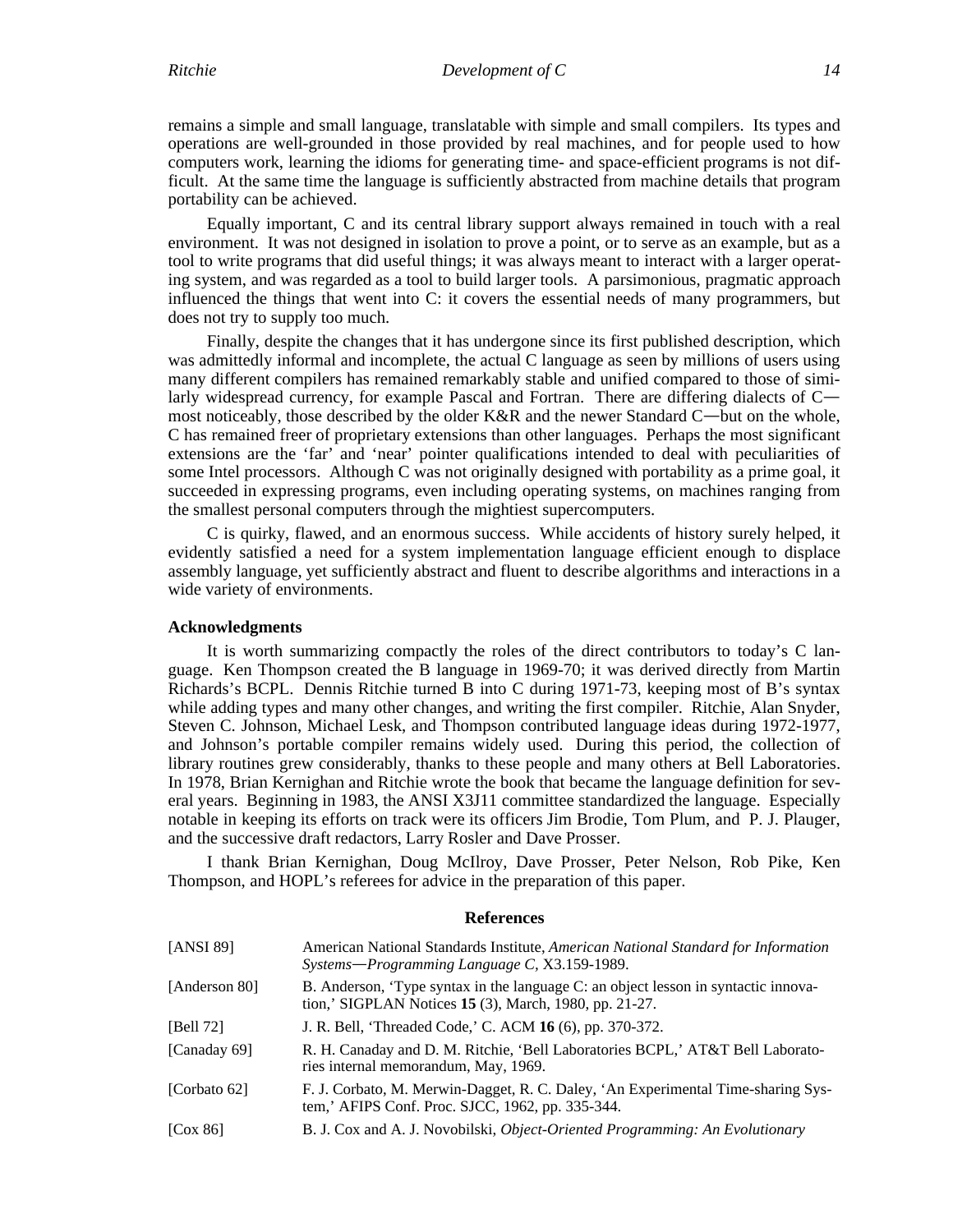|                | Approach, Addison-Wesley: Reading, Mass., 1986. Second edition, 1991.                                                                                                                                   |
|----------------|---------------------------------------------------------------------------------------------------------------------------------------------------------------------------------------------------------|
| [Gehani 89]    | N. H. Gehani and W. D. Roome, <i>Concurrent C</i> , Silicon Press: Summit, NJ, 1989.                                                                                                                    |
| [Jensen 74]    | K. Jensen and N. Wirth, Pascal User Manual and Report, Springer-Verlag: New<br>York, Heidelberg, Berlin. Second Edition, 1974.                                                                          |
| [Johnson 73]   | S. C. Johnson and B. W. Kernighan, 'The Programming Language B,' Comp. Sci.<br>Tech. Report #8, AT&T Bell Laboratories (January 1973).                                                                  |
| [Johnson 78a]  | S. C. Johnson and D. M. Ritchie, 'Portability of C Programs and the UNIX System,'<br>Bell Sys. Tech. J. 57 (6) (part 2), July-Aug, 1978.                                                                |
| [Johnson 78b]  | S. C. Johnson, 'A Portable Compiler: Theory and Practice,' Proc. 5th ACM POPL<br>Symposium (January 1978).                                                                                              |
| [Johnson 79a]  | S. C. Johnson, 'Yet another compiler-compiler,' in Unix Programmer's Manual, Sev-<br>enth Edition, Vol. 2A, M. D. McIlroy and B. W. Kernighan, eds. AT&T Bell Labora-<br>tories: Murray Hill, NJ, 1979. |
| [Johnson 79b]  | S. C. Johnson, 'Lint, a Program Checker,' in Unix Programmer's Manual, Seventh<br>Edition, Vol. 2B, M. D. McIlroy and B. W. Kernighan, eds. AT&T Bell Laboratories:<br>Murray Hill, NJ, 1979.           |
| [Kernighan 78] | B. W. Kernighan and D. M. Ritchie, The C Programming Language, Prentice-Hall:<br>Englewood Cliffs, NJ, 1978. Second edition, 1988.                                                                      |
| [Kernighan 81] | B. W. Kernighan, 'Why Pascal is not my favorite programming language,' Comp.<br>Sci. Tech. Rep. #100, AT&T Bell Laboratories, 1981.                                                                     |
| [Lesk 73]      | M. E. Lesk, 'A Portable I/O Package,' AT&T Bell Laboratories internal memoran-<br>dum ca. 1973.                                                                                                         |
| [MacDonald 89] | T. MacDonald, 'Arrays of variable length,' J. C Lang. Trans 1 (3), Dec. 1989, pp.<br>215-233.                                                                                                           |
| [McClure 65]   | R. M. McClure, 'TMG-A Syntax Directed Compiler,' Proc. 20th ACM National<br>Conf. (1965), pp. 262-274.                                                                                                  |
| [McIlroy 60]   | M. D. McIlroy, 'Macro Instruction Extensions of Compiler Languages,' C. ACM 3<br>$(4)$ , pp. 214-220.                                                                                                   |
| [McIlroy 79]   | M. D. McIlroy and B. W. Kernighan, eds, Unix Programmer's Manual, Seventh Edi-<br>tion, Vol. I, AT&T Bell Laboratories: Murray Hill, NJ, 1979.                                                          |
| [Meyer 88]     | B. Meyer, Object-oriented Software Construction, Prentice-Hall: Englewood Cliffs,<br>NJ, 1988.                                                                                                          |
| [Nelson 91]    | G. Nelson, Systems Programming with Modula-3, Prentice-Hall: Englewood Cliffs,<br>NJ, 1991.                                                                                                             |
| [Organick 75]  | E. I. Organick, The Multics System: An Examination of its Structure, MIT Press:<br>Cambridge, Mass., 1975.                                                                                              |
| [Richards 67]  | M. Richards, 'The BCPL Reference Manual,' MIT Project MAC Memorandum M-<br>352, July 1967.                                                                                                              |
| [Richards 79]  | M. Richards and C. Whitbey-Strevens, BCPL: The Language and its Compiler, Cam-<br>bridge Univ. Press: Cambridge, 1979.                                                                                  |
| [Ritchie 78]   | D. M. Ritchie, 'UNIX: A Retrospective,' Bell Sys. Tech. J. 57 (6) (part 2), July-Aug,<br>1978.                                                                                                          |
| [Ritchie 84]   | D. M. Ritchie, 'The Evolution of the UNIX Time-sharing System,' AT&T Bell Labs.<br>Tech. J. 63 (8) (part 2), Oct. 1984.                                                                                 |
| [Ritchie 90]   | D. M. Ritchie, 'Variable-size arrays in C,' J. C Lang. Trans. 2 (2), Sept. 1990, pp.<br>81-86.                                                                                                          |
| [Sethi 81]     | R. Sethi, 'Uniform syntax for type expressions and declarators,' Softw. Prac. and Exp.<br>11 (6), June 1981, pp. 623-628.                                                                               |
| [Snyder 74]    | A. Snyder, A Portable Compiler for the Language C, MIT: Cambridge, Mass., 1974.                                                                                                                         |
| [Stoy 72]      | J. E. Stoy and C. Strachey, 'OS6—An experimental operating system for a small<br>computer. Part I: General principles and structure,' Comp J. 15, (Aug. 1972), pp.                                      |